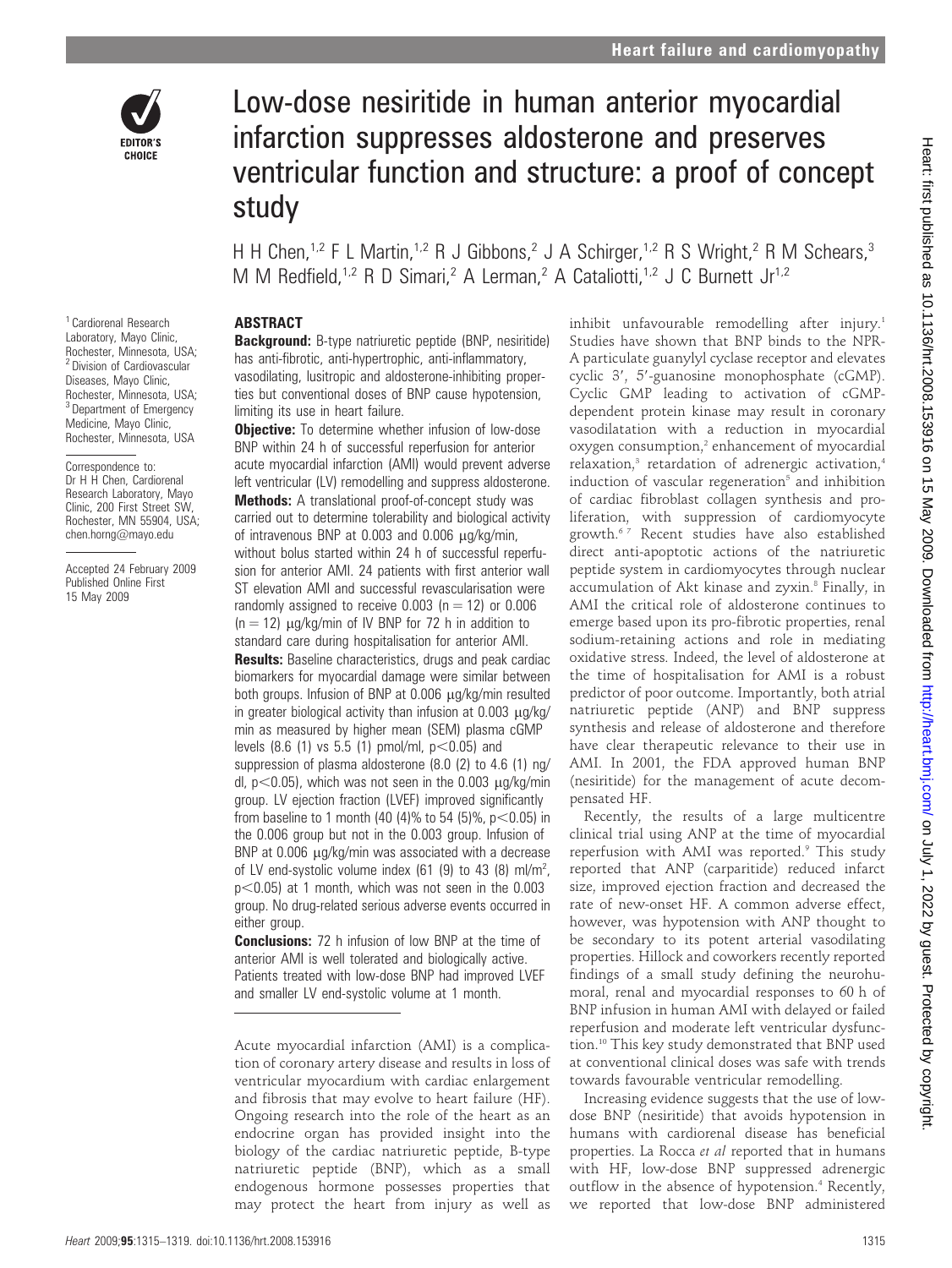perioperatively in patients undergoing cardiac bypass surgery with renal insufficiency compared with placebo resulted in renal protection and suppression of aldosterone.<sup>11 12</sup> Of note, low-dose ANP in human AMI also suppressed aldosterone and was associated with improved ventricular function.<sup>13</sup>

Here our goal was to pursue a proof-of-concept study defining in humans with anterior AMI and successful reperfusion if recombinant BNP (nesiritide) would be safely tolerated at low non-hypotensive concentrations together with standard treatment including angiotensin converting enzyme inhibitors and  $\beta$ adrenergic antagonists.14 We also sought to define the acute responses of cGMP and aldosterone to a 72 h infusion of BNP, recognising the key role of aldosterone in cardiac remodelling in AMI. We also sought to define the response of left ventricular ejection fraction (LVEF) at 1 month after the 72 h infusion of BNP at two doses employed. This proof-of-concept study demonstrated cGMP-activating and aldosterone-suppressing actions together with enhanced LVEF without safety concerns. Thus, this highly translational human study was the rationale for a larger placebo-controlled, double-blind, NIH-supported trial (BELIEVE II) now underway advancing the concept that low-dose nesiritide may mediate preservation of myocardial structure and function in first-time anterior AMI after successful reperfusion.

# **METHODS**

This was a human physiological study employing two low doses of recombinant BNP (nesiritide, Scios, Fremont, California, USA) at 0.003 (group I) and 0.006  $\mu$ g/kg/min (group II), started within 24 h of reperfusion for anterior AMI. These doses were chosen based upon studies in human HF carried out to determine the ability of BNP at subclinical doses to suppress adrenergic tone.<sup>4</sup> Thus, our study used two subclinical doses. in part designed to assess the effects of the lowest effective dose of this cardiac peptide in this pilot proof-of-concept human protocol without a placebo control. Note that the clinical dose for BNP for human HF is a 2  $\mu$ g/kg bolus followed by 0.01  $\mu$ g/kg/min intravenously. A total of 24 patients (12 in each group) were randomly assigned to receive either 0.003 or 0.006 µg/kg/min of intravenous (IV) BNP. The Mayo Clinic Institutional Review Board approved the protocol and all patients gave written consent.

The study group included patients admitted to Mayo Clinic's St Mary's Hospital, Rochester, Minnesota, USA, with a first anterior AMI as diagnosed by the following criteria: prolonged chest pain  $>30$  min; ST-segment elevation 2 mV in two or more adjacent anterior precordial leads; positive troponin or creatine kinase (CK)-MB; successful reperfusion therapy (TIMI grade 3 flow) within 24 h of onset of chest pain documented by coronary angiography and no previous history of AMI or previous ECG suggesting old AMI. Exclusion criteria were as follows: cardiogenic shock or hypotension; systolic blood pressure ,90 mm Hg or overt chronic HF; previous history of myocardial infarction (MI); previous ECG suggesting a previous MI; previously known decreased EF; atrial fibrillation; previously known significant valvular disease (grade III/IV), hypertrophic cardiomyopathy and congenital heart disease; signs and symptoms of post-MI ischaemia during the hospitalisation period; significant restenosis of culprit vessel during the 4 weeks' follow-up period; inability to tolerate any angiotensin converting enzyme inhibitor (ACEI) and haemoglobin  $\langle 11.6 \text{ g}/$ dl for female or  $<$ 12.4 g/dl for male subjects.

In addition to standard medical treatment as determined by the doctor, the ACEI, lisinopril, was started between 12 and 24 h after the start of IV BNP at an initial dose of 2.5 mg and thereafter titrated up by the participant's doctor according to

the patient's clinical status. Blood for measurement of BNP, cGMP and aldosterone was drawn before the initiation of IV BNP and between 3 and 6 h into the infusion before the initiation of ACEI. Gated equilibrium radionuclide ventriculography was performed within 24 h after the initiation of the IV BNP to assess systolic and diastolic volumes and LVEF. All patients, whether they completed the entire 72 h of the BNP infusion or not, returned 1 month later for repeat gated equilibrium radionuclide ventriculography.

# Assessment of ventricular function and structure by gated equilibrium radionuclide ventriculography

Gated equilibrium radionuclide ventriculography was performed at rest using previously reported techniques and modified in vivo red cell labelling with 30 mCi of technetium-99 m. Anterior, left lateral and left anterior oblique projections were obtained. Data acquisition was gated to the R wave on the electrocardiogram. LVEF and LV volumes were determined from the background-corrected LV counts versus time curves, a count-based method adjusted for body surface area and an operator-interactive programme using previously published methods.15 In summary, LVEF was measured using LV activity independent of volumes. LV volumes were based on the LV enddiastolic activity and LV end-systolic activity but since LV activity is proportional to volume, corrections had to be made to generate volumes. Hence, we measured the activity in a blood sample obtained from the patient and subsequently, related activity in the left ventricle to activity in the blood sample. Blood (10 ml) was taken from the patient after isotope equilibration and the activity in this sample was determined using a gamma camera by a standard method. The LV activity was then corrected (normalised) using the blood sample activity. This normalised LV activity was used to generate LV volumes (systolic or diastolic) using a regression equation (this was generated in comparison with LV angiography). The cardiologists interpreting the studies were blinded to treatment.

One patient in the 0.003 group and two patients in the 0.006 group did not have paired LVEF measurements to allow for comparison. Two patients in the 0.003 group and three patients in the 0.006 group did not have paired LV volumes measurements for comparison. Specifically, in the 0.003 group, one patient decided to withdraw from the study after 12 h for personal reasons and one patient had only LVEF measured without LV volumes because the technician forgot to draw 10 ml of blood from the patient after isotope equilibration to determine the activity in the blood. In the 0.006 group, one patient who received thrombolytic agents had re-occlusion of the left anterior descending artery before the 4-week follow-up visit; one patient had only LVEF measured without LV volumes because the technician forgot to draw 10 ml of blood from the patient after isotope equilibration to determine the activity in the blood; and one patient in the 0.006 group did not want to return for the follow-up visit.

### Neurohumoral measurements

After extraction, plasma BNP was measured by radioimmunoassay, as previously described.16 Radioimmunoassay using the method of Steiner et al measured plasma samples for cGMP and Haber et al for aldosterone.<sup>16</sup>

# Statistical analysis

Results are expressed as mean (SEM). Comparisons between the 0.003 group and the 0.006 group were performed for categorical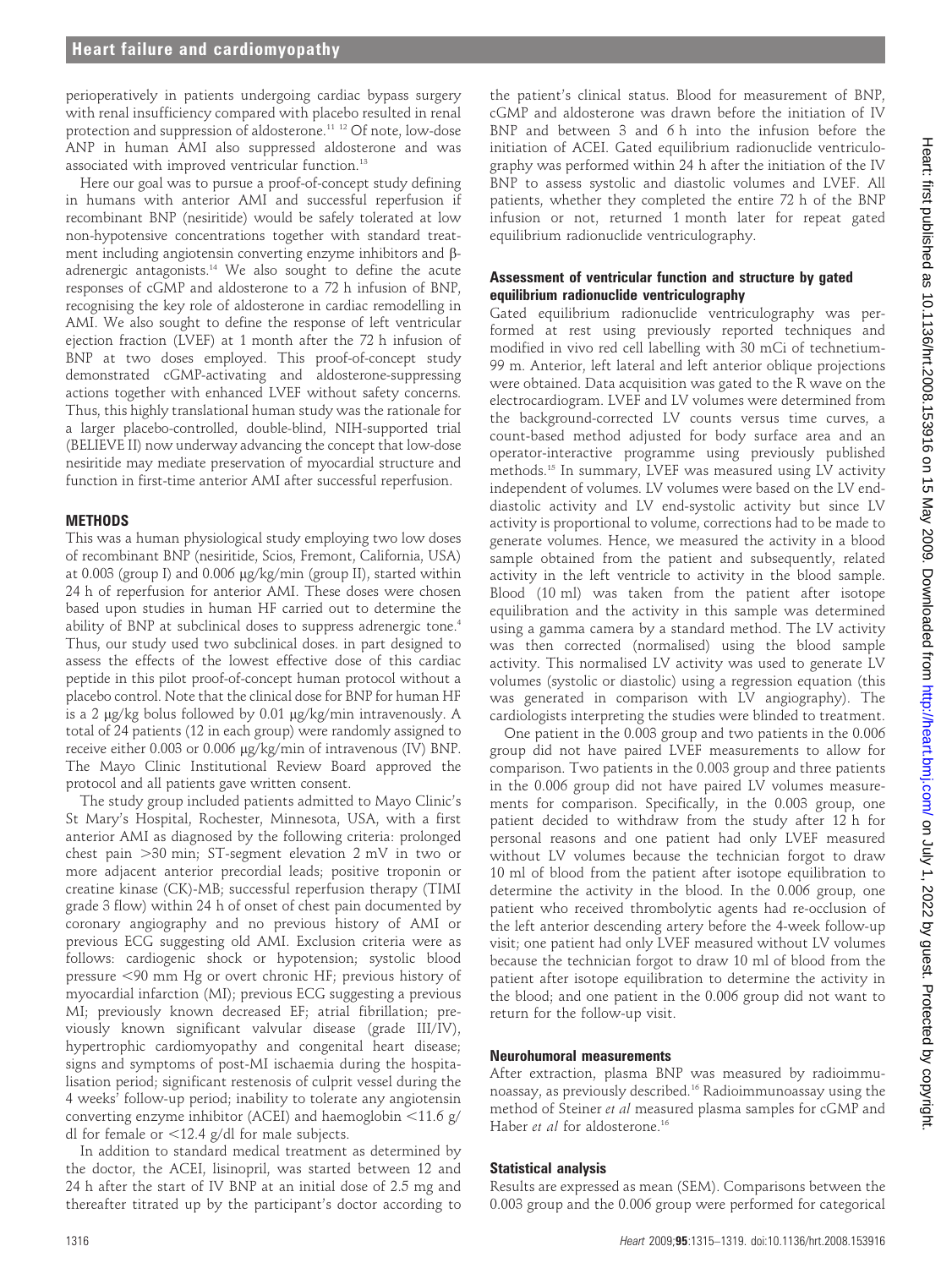variables using the  $\chi^2$  test for independence. Analysis of covariance was used to evaluate the difference between the groups adjusting for the baseline measurements of those same factors (ANCOVA). The changes in the number of continuous factors from baseline to after the drug was administered were investigated within each group using the Wilcoxon signed-rank tests or paired t test. Significance was accepted as  $p<0.05$ .

#### RESULTS

Table 1 summarises the baseline characteristics of the study group, which were similar between the groups. Importantly, the time from symptom onset to reperfusion and peak CK-MB were similar between the two groups. Furthermore, baseline LVEF, blood pressure and LV volumes were all similar between the two groups at baseline. An ACEI was started between 12 and 24 h and b-blocker therapy was started within 12 h in all patients in both groups. At the end of the 72 h infusion period all patients in both groups were receiving an ACEI; in the 0.003 group, 100% of patients were receiving lisinopril (mean dose 12 mg/day), while in the 0.006 group, 80% were receiving lisinopril (mean dose 5 mg/ day) and 20% captopril (mean dose 37.5 mg/day). At 1-month follow-up, all patients in both groups were still receiving an ACEI or angiotensin receptor blocker (ARB); in the 0.003 group, 100% of patients were receiving lisinopril (mean dose 8 mg/day), while in the 0.006 group, 80% were receiving lisinopril (mean dose 6 mg/ day), 10% captopril (mean dose 18.75 mg/day) and 10% irbesartan (mean dose 150 mg/day). For  $\beta$ -blocker therapy, at the end of the 72 h infusion period all patients in both groups were receiving a  $\beta$  blocker; in the 0.003 group, 73% of patients were receiving metoprolol (mean dose 120 mg/day), 18% atenolol (mean dose 37.5 mg/day) and 9% Toprol XL (mean dose 25 mg/ day), while in the 0.006 group, 90% were receiving metoprolol (mean dose 80 mg/day) and 10% atenolol (mean dose 25 mg/ day). At the 1-month follow-up all patients in both groups were receiving a  $\beta$  blocker except for one patient in the 0.006 group; in the 0.003 group, 73% of patients were receiving metoprolol (mean dose 117 mg/day), 18% atenolol (mean dose 37.5 mg/day) and 9% Toprol XL (mean dose 25 mg/day), while in the 0.006 group, 90% were receiving metoprolol (mean dose 75 mg/day), 10% atenolol (mean dose 25 mg/day) and 10% (one patient) had stopped the  $\beta$ 

#### Table 1 Patient baseline characteristics

| <b>Characteristics</b>            | $0.003$ group<br>$(n = 12)$ | $0.006$ group<br>$(n = 12)$ | p Value |
|-----------------------------------|-----------------------------|-----------------------------|---------|
| Age (years)                       | 59 (3)                      | 58 (4)                      | 0.772   |
| Male, $n$ $%$                     | 9(75)                       | 6(50)                       | 0.400   |
| Body mass index $(kg/m2)$         | 30(1)                       | 34(2)                       | 0.260   |
| Body surface area $(m2)$          | 2(0.1)                      | 2(0.1)                      | 0.954   |
| PTCA/thrombolytic agents          | 12:0                        | 11:1                        | 1.000   |
| Hypertension, n (%)               | 5 (42)                      | 6(50)                       | 1.000   |
| Diabetes, n (%)                   | 3(25)                       | 0(0)                        | 0.214   |
| Time to reperfusion (min)         | 321 (72)                    | 253 (75)                    | 0.214   |
| Creatine kinase-MB peak (ng/ml)   | 217 (80)                    | 212 (50)                    | 0.926   |
| Systolic blood pressure (mm Hg)   | 127(5)                      | 125(8)                      | 0.544   |
| Diastolic blood pressure (mm Hq)  | 76 (4)                      | 78 (6)                      | 0.707   |
| LV ejection fraction (%)          | 42 (2) $(n = 11)$           | 40 (4) $(n = 10)$           | 0.972   |
| LV end-systolic volume $(ml/m2)$  | 60 $(11)(n = 10)$           | 61 $(9)(n=9)$               | 1.000   |
| LV end-diastolic volume $(mI/m2)$ | 104 (18) (n $=$ 10)         | $96(11)(n=9)$               | 0.939   |
| ACEI or ARB, n (%)                | 1(8)                        | 2(17)                       | 1.000   |
| B Blocker, n (%)                  | 3(25)                       | 2(17)                       | 1.000   |

Results are shown as mean (SEM) unless stated otherwise.

ACEI, angiotensin converting enzyme inhibitor; ARB, angiotensin receptor blocker; LV, left ventricular; PTCA, percutaneous transluminal coronary angioplasty.



Figure 1 Plasma B-type natriuretic peptide (BNP), cyclic 3', 5'guanosine monophosphate (cGMP) and aldosterone at baseline and between 3 and 6 h after the start of the BNP infusion.  $p$  < 0.05 versus baseline;  ${\rm \dot{p}}$  <0.05 for change from baseline versus 0.003 group.

blocker. None of the patients received an aldosterone antagonist at the end of the 72 h infusion period or at 1 month.

Figure 1 shows that after 3–6 h of infusion, plasma BNP increased from baseline in a dose-dependent fashion. Plasma cGMP, the second messenger of BNP, which is also a marker of the biological actions of BNP, increased marginally in the 0.003 group and a much greater increase was seen in the 0.006 group. This cGMP response in the plasma supports the conclusion that the 0.006 mg/kg/min dose is more biologically active than the 0.003 µg/kg/min dose. Consistent with the greater biological activity of the 0.006 µg/kg/min dose was the observation that plasma aldosterone was significantly reduced in the 0.006 group while there was only a trend for it to decrease in the 0.003 group.

Figures 2 and 3 show that LVEF was significantly higher while LV end-systolic volume was significantly reduced at 4 weeks as compared with baseline in the 0.006 group. The individual plot graph (fig 2, right) shows that every patient in the 0.006 group had an improvement of LVEF at 4 weeks as compared with baseline. In contrast, in the 0.003 group, there was only a non-significant trend for LVEF to improve and LV end-systolic volume to decrease at 4 weeks as compared with baseline. The increase in LVEF at 4 weeks was significantly



Figure 2 Left ventricular ejection fraction represented as bar graph and individual plot at baseline and 4 weeks.  $p<0.05$  versus baseline;  ${\rm \dot{p}}$  <0.05 for change from baseline versus 0.003 group.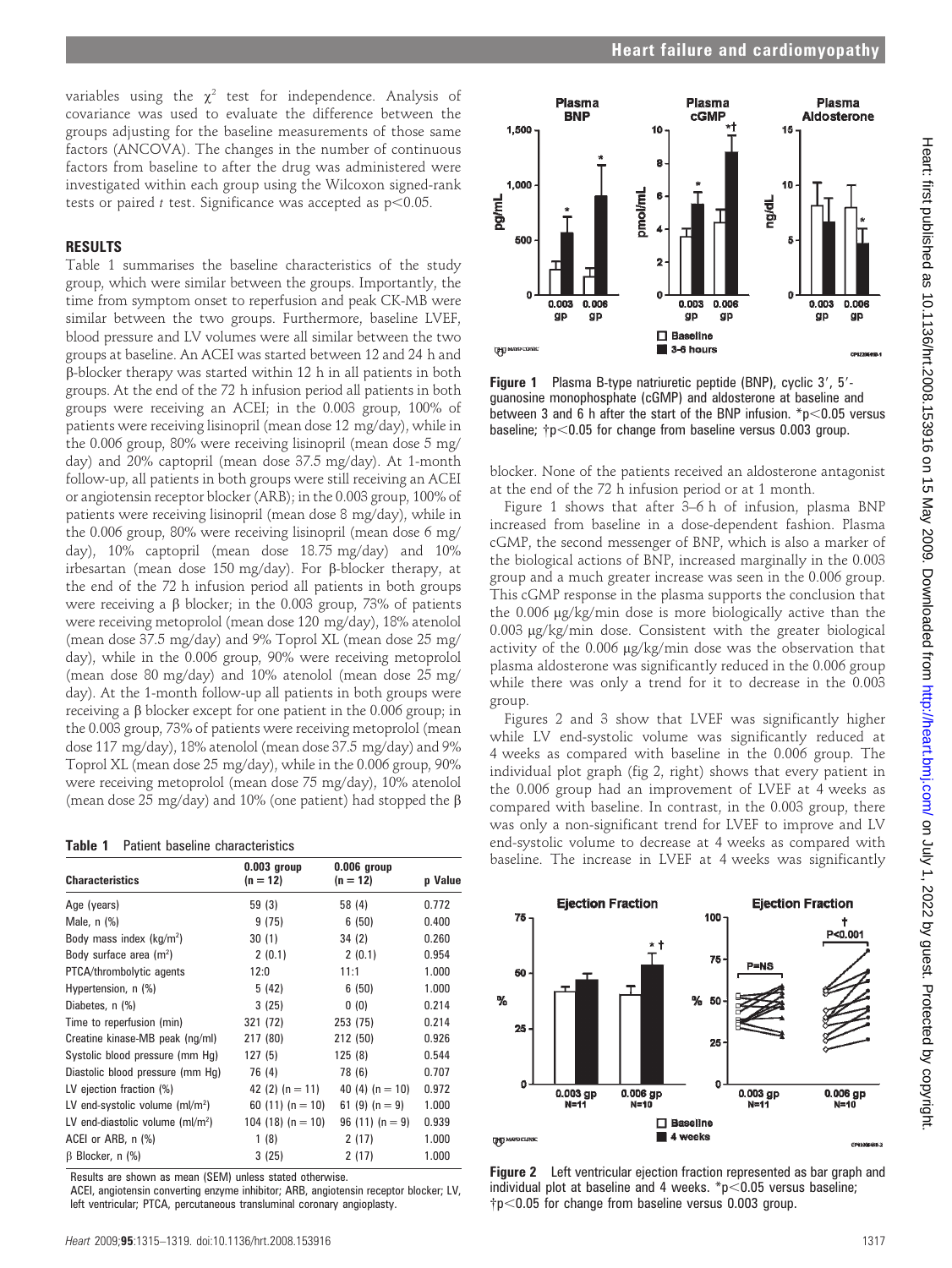

Figure 3 Left ventricular (LV) end-systolic volume index and LV enddiastolic volume index at baseline and 4 weeks.  $p$  < 0.05 versus baseline;  ${\rm tp} < 0.05$  versus 0.003 group.

greater in the 0.006 group than in the 0.003 group. There was a strong trend  $(p = 0.09)$  for the reduction in LV end-systolic volume at 4 weeks to be greater in the 0.006 group than in the 0.003 group. Lastly, at 4 weeks, LV end-diastolic volume was significantly smaller in the 0.006 group than in the 0.003 group.

# **Safety**

### Blood pressure

Two patients in the 0.003 group and two in the 0.006 group had the infusion of BNP discontinued for symptomatic hypotension which resolved with no clinical consequences after the infusion was stopped. The lowest systolic and diastolic blood pressures during the 72 h infusion period were similar between the two groups (0.003 group: 93/54 (4/4) mm Hg; 0.006 group: 85/50 (3/ 3) mm, Hg  $p = NS$ ). To enable us to determine how these changes in blood pressure with BNP compared with standard care, we retrospectively collected data on systolic and diastolic blood pressures in 15 age- and sex-matched historical controls admitted to the coronary care unit for acute anterior AMI. The baseline blood pressure in the historic control group was 119/71 (4/3) mm Hg and the lowest blood pressure during the first 72 h in the coronary care unit was 86/4 (4/3) mm Hg.

# Renal function

Plasma creatinine and blood urea nitrogen were similar between the two groups and remained unchanged after the BNP infusion at 72 h (table 2).

There were no drug-related serious adverse events in either group.

| Table 2 Plasma creatinine and blood urea nitrogen |  |
|---------------------------------------------------|--|
|---------------------------------------------------|--|

|                           | <b>Baseline</b> | At 72 h  | p Value |
|---------------------------|-----------------|----------|---------|
| 0.003 group $(n = 11)$    |                 |          |         |
| Plasma creatinine (mg/dl) | 1.1(0.1)        | 1.1(0.1) | 0.900   |
| Plasma BUN (mg/dl)        | 20(1)           | 18(2)    | 0.200   |
| 0.006 group $(n = 12)$    |                 |          |         |
| Plasma creatinine (mg/dl) | 1.1(0.1)        | 1.1(0.1) | 0.500   |
| Plasma BUN (mg/dl)        | 19(3)           | 18(2)    | 0.500   |

Results are shown as mean (SEM).

BUN, blood urea nitrogen.

# **DISCUSSION**

In this proof-of-concept pilot human study in human anterior AMI, 72 h of intravenous infusion of recombinant BNP activated plasma cGMP and suppressed plasma aldosterone during the infusion period with reduction of cardiac dilatation and an improvement in ejection fraction 1 month after infusion in comparison with baseline. These findings in human AMI provides support for the potential efficacy of BNP therapy in patients with ST elevation anterior AMI to prevent adverse LV remodelling and improve LV function, which is now being tested in a double-blind, placebo-controlled, NIH-supported clinical trial.

Human AMI, whose incidence in the United States is unchanged, is a major contributor to the development of HF and death. Our study examines the concept of preservation of cardiac function and structure at the time of AMI in humans employing the cardiac peptide BNP as new protein therapy for myocardial protection. The need to protect the heart from excessive hypertrophy, fibrosis, dilatation and loss of contractile function is a high priority that has resulted in extensive research to develop new therapeutic strategies for AMI. Antagonism of the fibrosis-inducing steroid hormone aldosterone proved to be efficacious after AMI when HF was present.<sup>17</sup> Cell therapy especially in humans has followed a similar paradigm that employs intracardiac delivery after AMI.<sup>18</sup> We used a different tactic that used a synthesised endogenous cardiac peptide, BNP, to enhance cardiac structure and function in human AMI based on its pleiotropic properties for cardiac protection and repair.

One study reported that capillary density was enhanced in a murine model of peripheral limb ischaemia in BNP transgenic mice.5 These studies of BNP and vascular regeneration via cGMP provide additional insight into possible mechanisms promoting myocardial survival and repair in AMI. In addition, studies in a rodent model of AMI, in which BNP administration attenuated infarct size, which was independent of myocardial unloading actions, implicated BNP activation of cGMP and opening of ATP sensitive potassium  $(K_{ATP})$  channels; this may involve an additional protective mechanism as has been demonstrated in cGMP-mediated protection in the setting of hibernating myocardium.19 Supporting such a mechanism is the report by the J-WIND investigators that patients with AMI who were given ANP had lower infarct size, fewer reperfusion injuries and better outcomes than controls.<sup>9</sup> Additional mechanisms of the cardioprotection afforded by BNP and the NPR-A/cGMP receptor complex may include coronary vasodilating, myocardial relaxing and anti-hypertrophic properties.<sup>3 20</sup> Indeed, this is further complemented by direct actions on cardiac fibroblasts to suppress collagen synthesis and cell proliferation.<sup>6</sup> While all these mechanisms may be operative, we observed in this study that there was suppression of aldosterone with the 0.006 µg/kg/ min dose of BNP. This suppression of aldosterone is a unique property of the natriuretic peptides and given the various deleterious properties of aldosterone such inhibition may be important in the favourable actions of BNP in AMI.

Our study demonstrates that the cardiac hormone BNP can be delivered easily, and is generally well tolerated, within 24 h of onset of AMI. Although symptomatic hypotension occurred in two patients in each group, it resolved quickly without adverse consequences after discontinuation of the study drug. When our results are compared with historical control data for reductions in blood pressure with standard treatment, we conclude that the reduction in blood pressure during BNP infusion may not have been due to BNP. At these low doses, there were no detrimental effects in renal function, on the